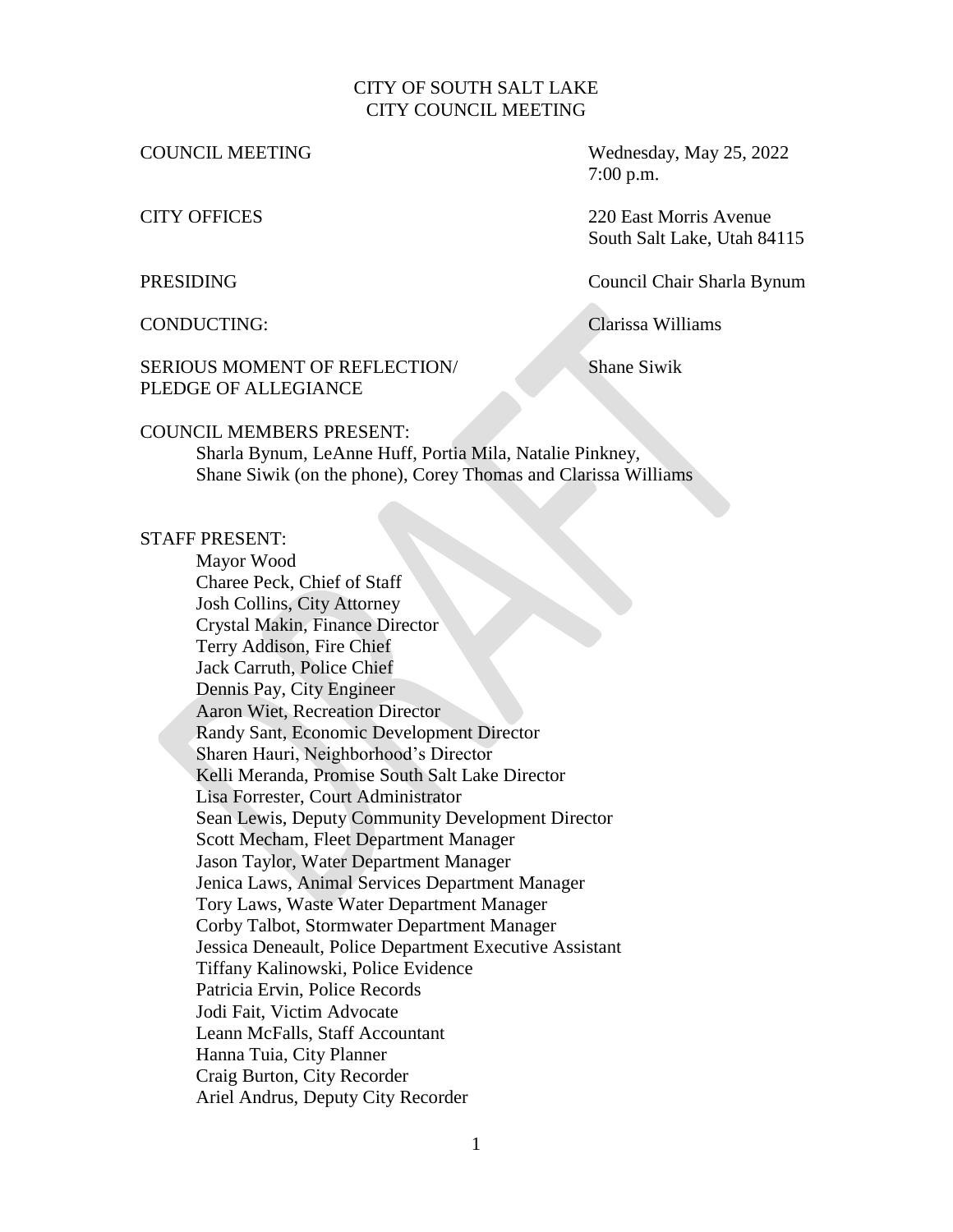# **NO ACTION COMMENTS**

- **1. SCHEDULING.** The City Recorder informed those at the meeting of upcoming events, meetings, activities, etc.
- **2. CITIZEN COMMENTS/QUESTIONS.**
- **3. MAYOR COMMENTS.**
- **4. CITY ATTORNEY COMMENTS**. None.
- **5. CITY COUNCIL COMMENTS.**
- **6. INFORMATION – Flash Vote Update**

# **UNFINISHED BUSINESS**

**1. An Ordinance of the South Salt Lake City Council to amend the South Salt Lake Zoning Map for property located at 1015 West 3300 South, 1021 West 3300 South, 1035 West 3300 South, 1047 West 3300 South, 1061 West 3300 South, 1111 West 3300 South, 3340 South 1000 West, 3360 South 1000 West from Open Space (OS), Open Space with a Nature Center Pilot Project Overlay, and Jordan River (JR) to Tracy Aviary's Jordan River Nature Center (JRNC); Amending Chapter 17.01 and 17.03; and repealing and replacing 17.03.230 of the South Salt Lake Municipal Code, all part of a petition for the establishment of the Tracy Aviary Jordan River Nature Center.** 

Council Member Mila made a motion to approve this Ordinance.

MOTION: Portia Mila SECOND: LeAnne Huff Roll Call Vote: Bynum: Yes Huff: Yes Mila: Yes Pinkney: Yes Siwik: Yes Thomas: Yes Williams: Yes

## **2. 2022/2023 Budget Discussion – Continued.**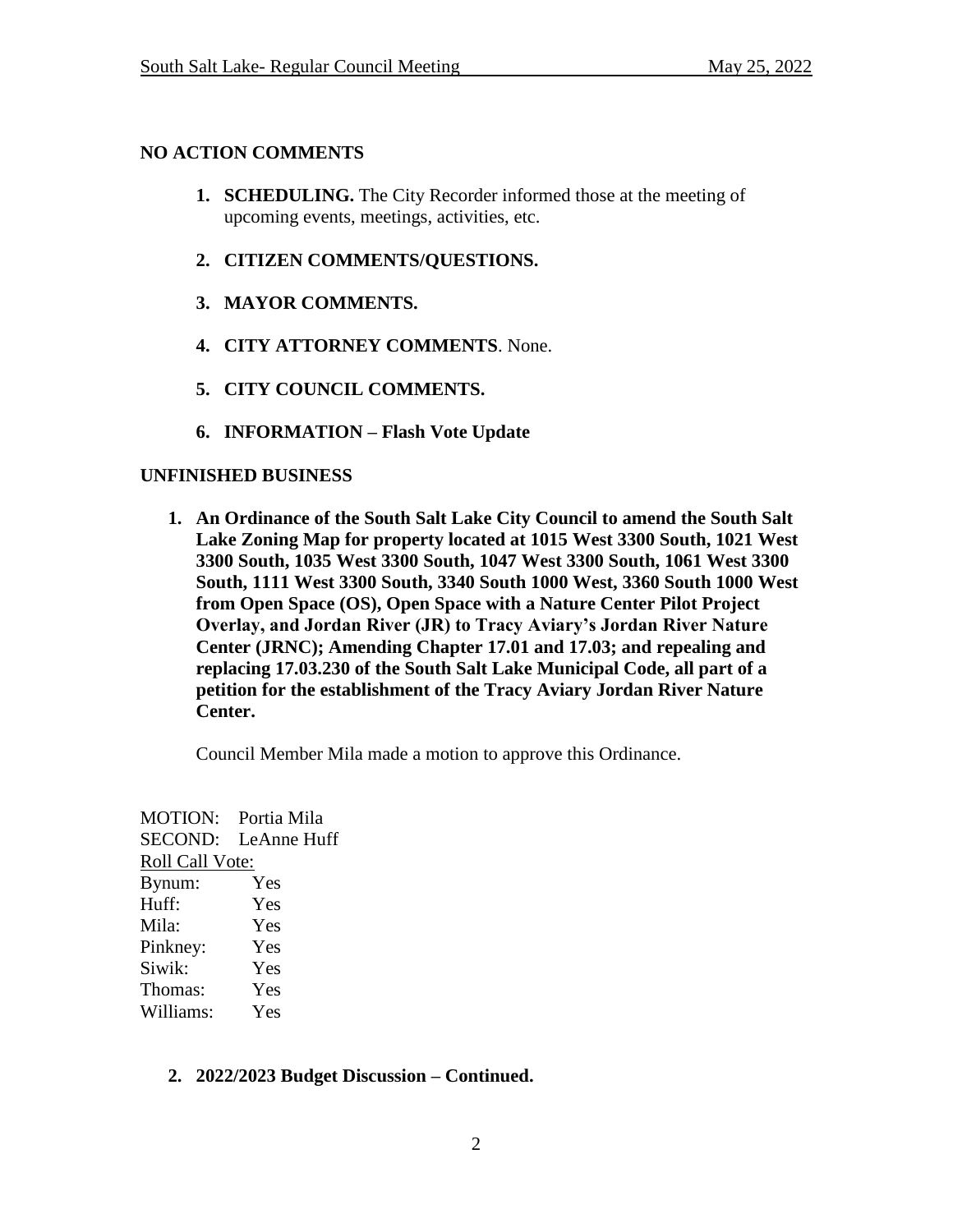## **NEW BUSINESS**

# **1. Council Rules Update and Discussion**

Council Chair Bynum made a motion to move this item to Unfinished Business for June 8, 2022

MOTION: Sharla Bynum SECOND: Portia Mila Voice Vote: Bynum: Yes Huff: Yes Mila: Yes Pinkney: Yes Siwik: Yes Thomas: Yes Williams: Yes

Council Member made a motion to adjourn.

| Yes |
|-----|
| Yes |
| Yes |
| Yes |
| Yes |
| Yes |
| Yes |
|     |

The meeting adjourned at 8:48 p.m.